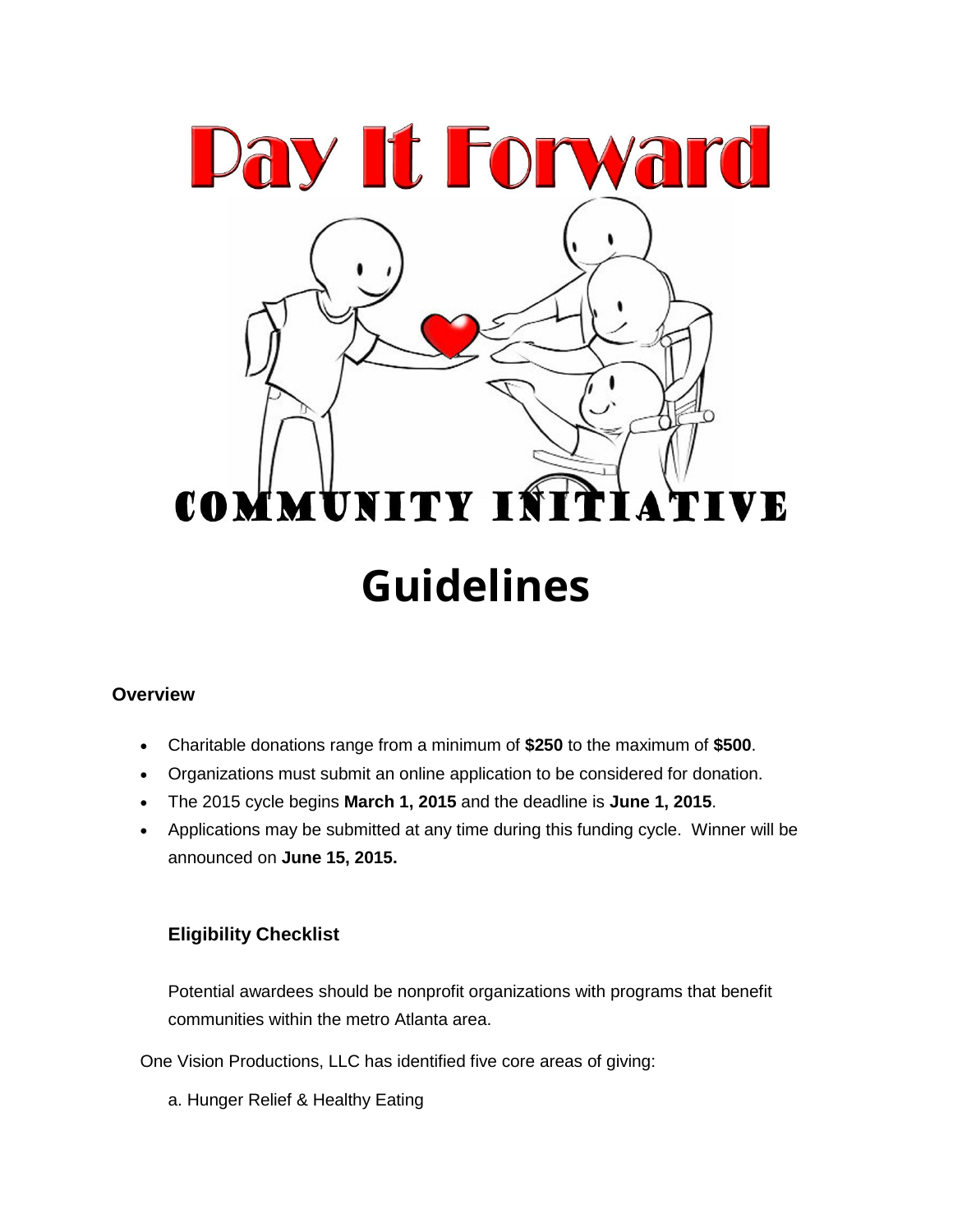- b. [Youth](http://foundation.walmart.com/our-focus/sustainability) Enrichment
- c. [Economic Empowerment](http://foundation.walmart.com/our-focus/womens-empowerment)
- d. [Community](http://foundation.walmart.com/our-focus/career-opportunity) Activism
- e. Children with Special Needs

To ensure that your application has the best chance of being awarded, the proposed use of the donation should fit within one of these areas of giving. Primary consideration for the Pay It Forward program is to support local organizations with programs that align with One Vision Productions' areas of giving. However, programs that do not align with these areas may also be given consideration. These include programs that are geared toward strengthening the local communities, for example: local organizations providing health and dental screenings, support for local police and fire departments and local school-based initiative.

## **Organizations applying must meet one of the following criteria:**

- An organization holding a current tax-exempt status under Section  $501(c)(3)$ , (4), (6) or (19) of the Internal Revenue Code;
- A recognized government entity: state, county, or city agency, including law enforcement or fire departments, that are requesting funds exclusively for public purposes;
- A K-12 public or private school, charter school, community/junior college, state/private college or university; or
- A church or other faith-based organization with a proposed project that benefits the community at large.

## **Selection Process**

- Applications will be reviewed and initial funding recommendations are made on all submitted requests.
- Winning organization will be notified of any decision via e-mail
- Awarded organization must be available to attend the awards ceremony. If the awarded organization is unable to attend, this may result in a forfeiture of the donation.